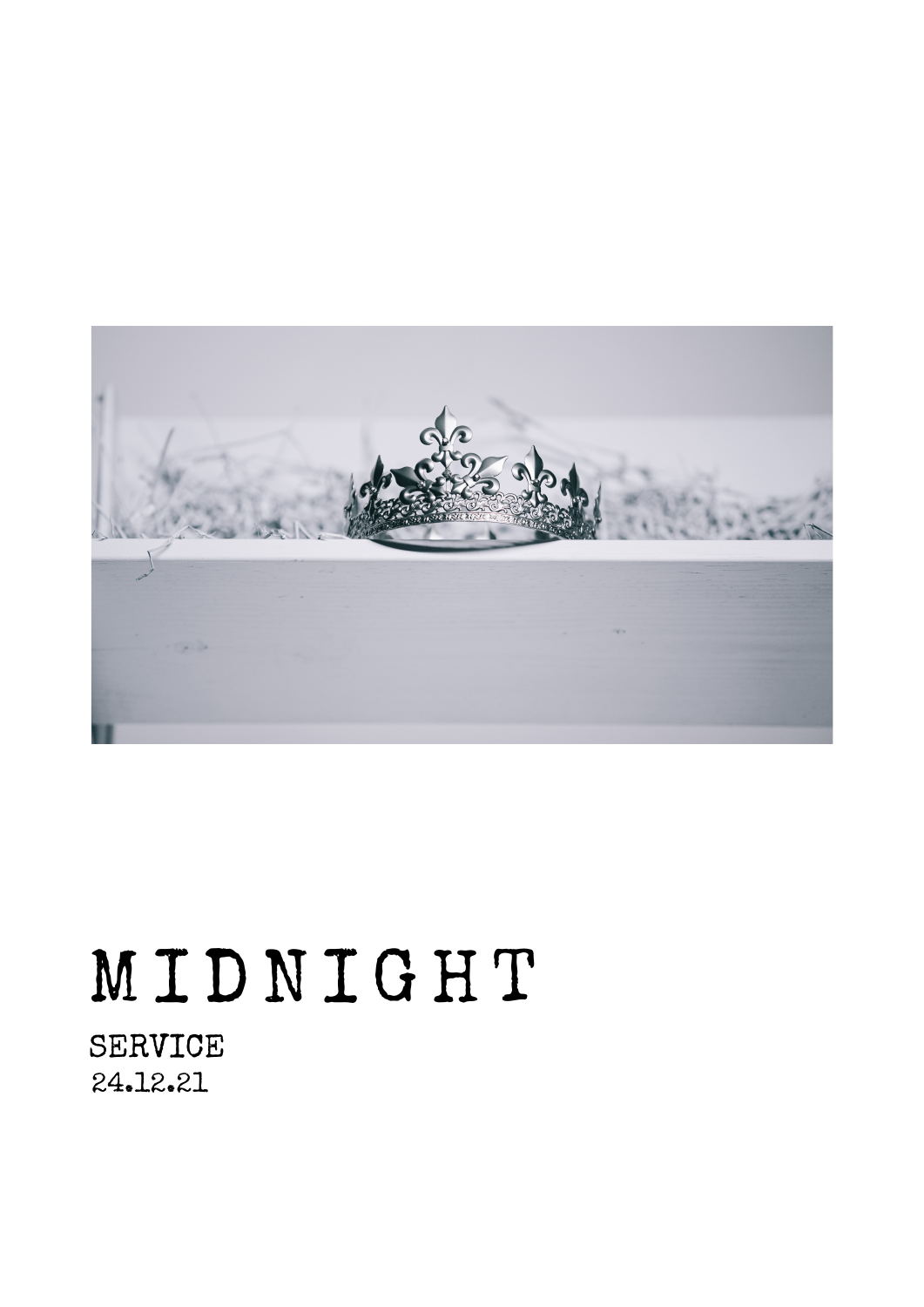

## Spoken word | Jesus is coming Pete Ward

Angels From The Realms Of Glory Please stand

Angels from the realms of glory wing your flight through all the earth heralds of creation's story now proclaim Messiah's birth Come and worship Christ, the new-born King come and worship, worship Christ, the new-born King

Shepherds, in the fields abiding watching by your flocks at night God with man is now residing see, there shines the infant light Come and worship Christ, the new-born King come and worship, worship Christ, the new-born King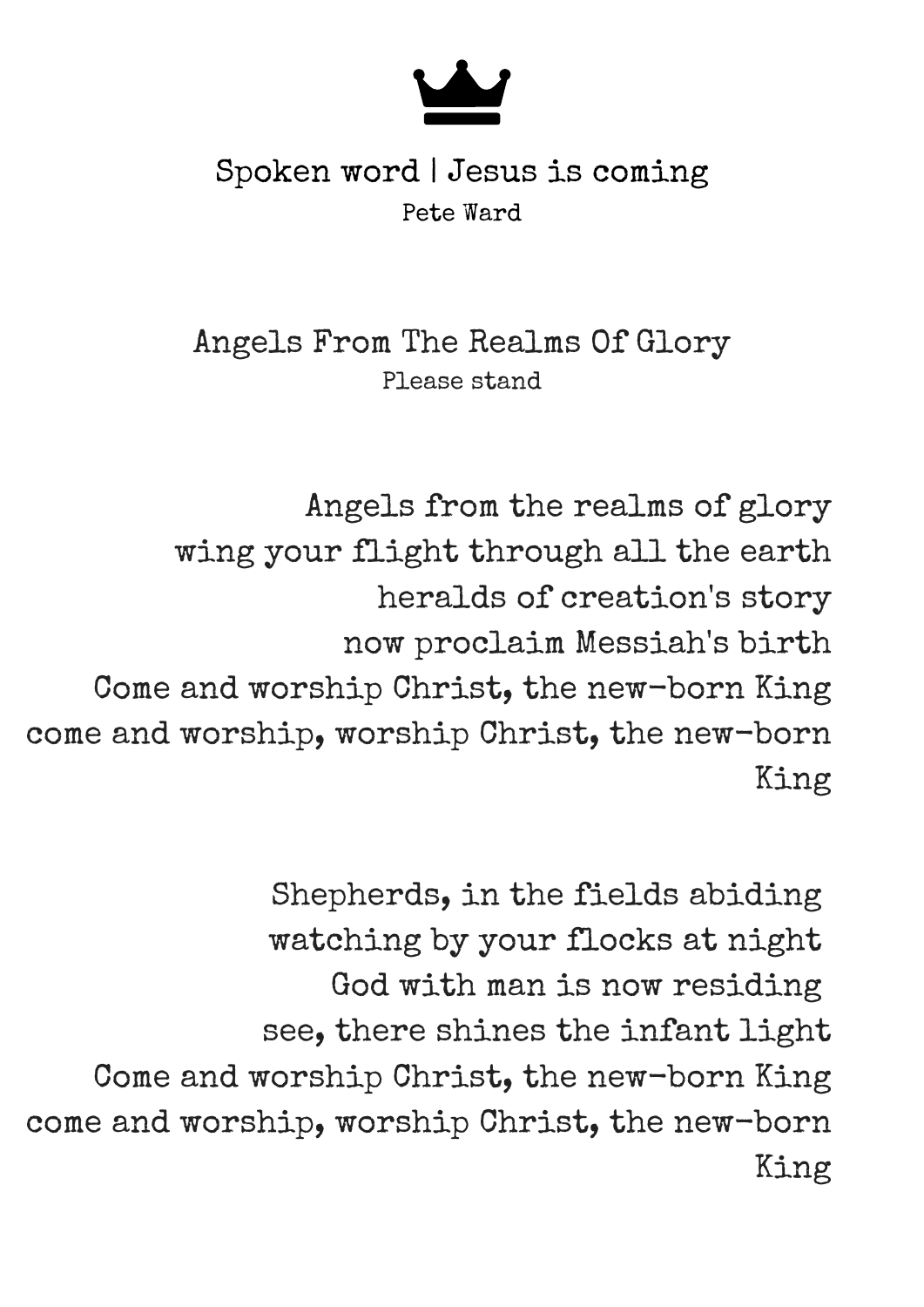Wise men, leave your contemplations brighter visions shine afar seek in Him the hope of nations you have seen His rising star Come and worship Christ, the new-born King come and worship, worship Christ, the new-born King

Though an infant now we view Him He will share His Father's throne gather all the nations to Him every knee shall then bow down Come and worship Christ, the new-born King come and worship, worship Christ, the new-born King

> Reading | Genesis 3:8-15 Jonny Hill

> > Talk James Callaghan

Reflection | O Come O Come Emmanuel Please stay seated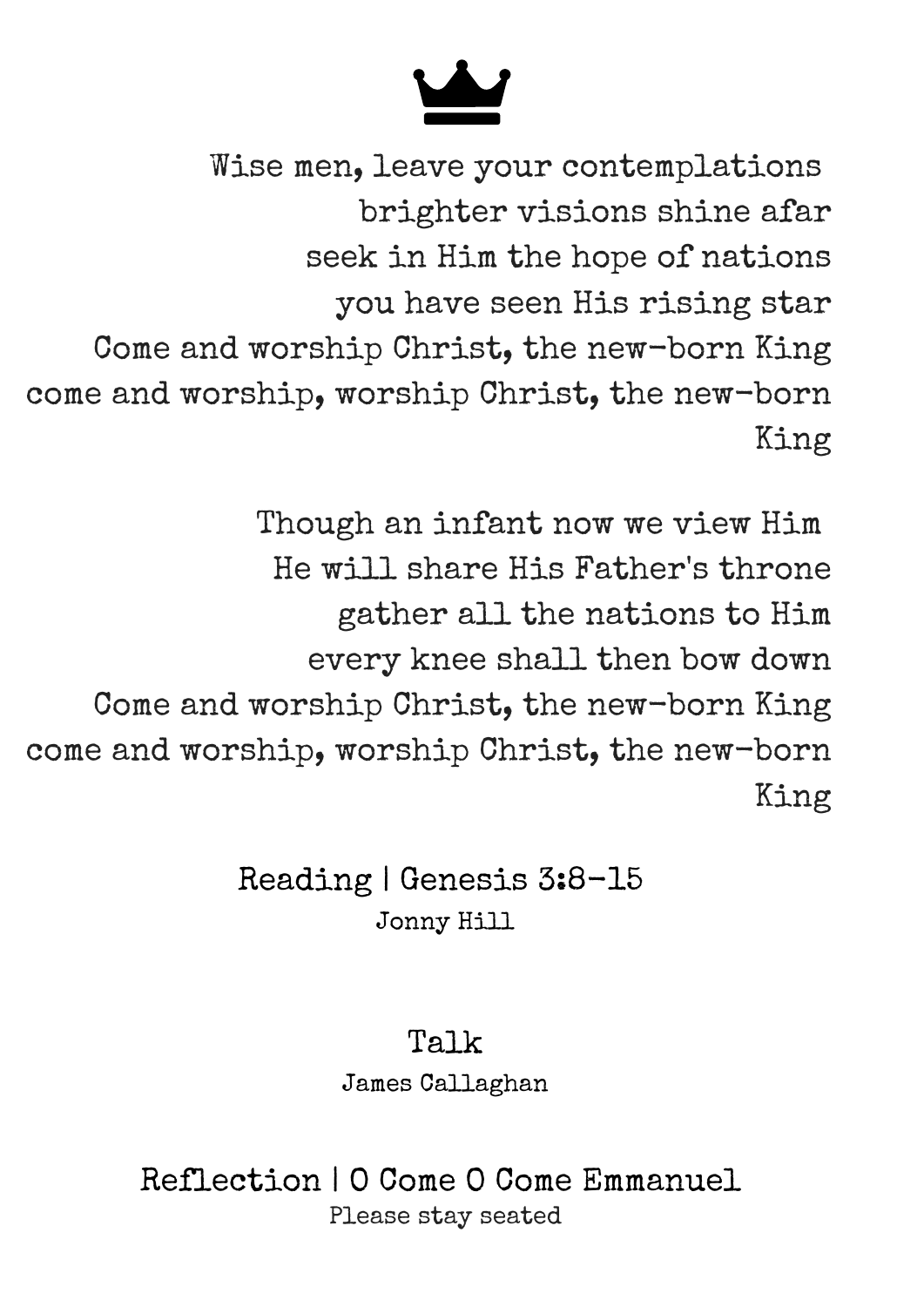O come, O come, Emmanuel And ransom captive Israel That mourns in lonely exile here Until the Son of God appear Rejoice! Rejoice! Emmanuel Shall come to thee, O Israel

O come, Thou Rod of Jesse, free Thine own from Satan's tyranny From depths of hell Thy people save And give them victory o'er the grave Rejoice! Rejoice! Emmanuel Shall come to thee, O Israel

O come, Thou Dayspring, from on high And cheer us by Thy drawing nigh Disperse the gloomy clouds of night And death's dark shadows put to flight Rejoice! Rejoice! Emmanuel Shall come to thee, O Israel

O come, Thou Key of David, come And open wide our heav'nly home Make safe the way that leads on high And close the path to misery Rejoice! Rejoice! Emmanuel Shall come to thee, O Israel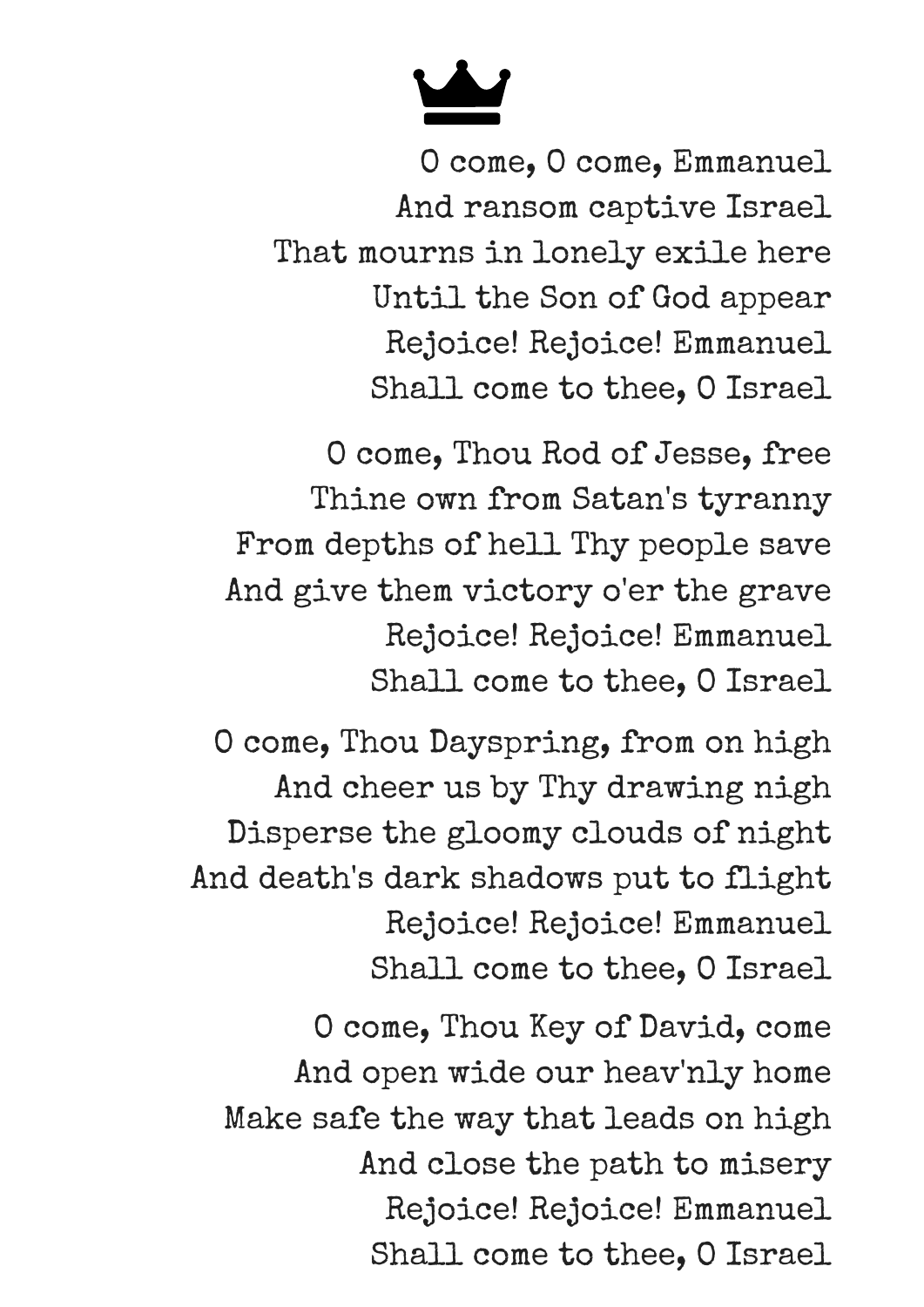

O come, Adonai, Lord of might Who to Thy tribes, on Sinai's height In ancient times didst give the law In cloud and majesty and awe Rejoice! Rejoice! Emmanuel Shall come to thee, O Israel

Reading | Micah 5:2-5a Becky Domingues

### Talk

James Callaghan

Silent Night Please stand

Silent night, holy night All is calm, all is bright Round yon Virgin, Mother and Child Holy infant so tender and mild Sleep in heavenly peace Sleep in heavenly peace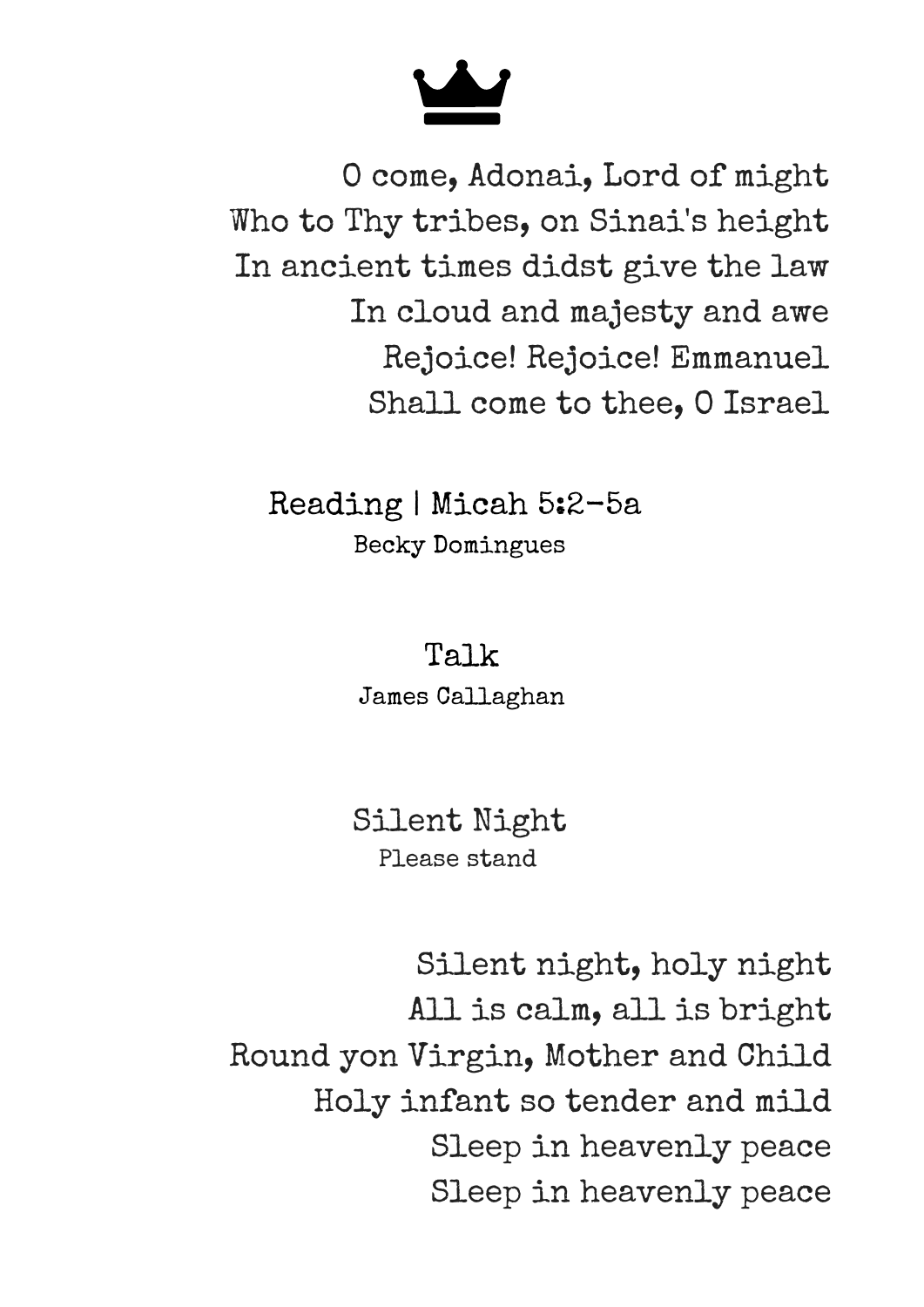Silent night, holy night Shepherds quake at the sight Glories stream from heaven afar Heavenly hosts sing Alleluia Christ the Savior is born Christ the Savior is born

Silent night, holy night Son of God love's pure light Radiant beams from Thy holy face With the dawn of redeeming grace Jesus Lord, at Thy birth Jesus Lord, at Thy birth

Reading | Isaiah 9:1-7 Robert Mokuolu

> O Holy Night Please stand